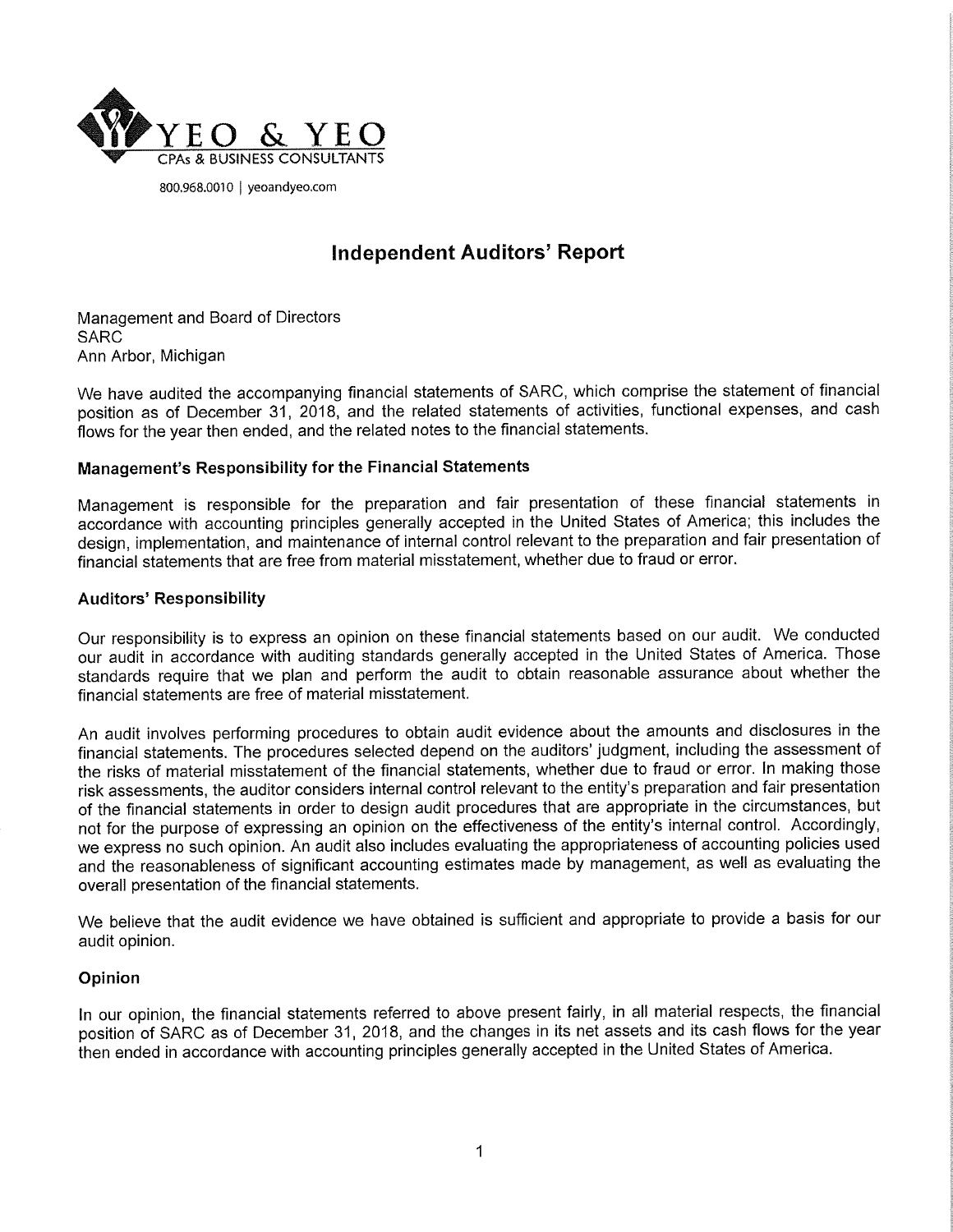#### **Adoption of New Accounting Standards**

As described in Note 2 to the financial statements, SARC changed its method of accounting for net assets and functional expenses in 2018 as required by the provisions of FASB Accounting Standards Update 2016-14 Presentation of Financial Statements of Not-for-Profit Entities. Our opinion is not modified with respect to that matter.

#### **Report on Summarized Comparative Information**

We have previously audited the SARC 2017 financial statements, and we expressed an unmodified audit opinion on those audited financial statements in our report dated April 19, 2018. In our opinion, the summarized comparative information presented herein as of and for the year ended December 31, 2017, is consistent, in all material respects, with the audited financial statements from which it has been derived.

Yeo & yeo, P.C.

Ann Arbor, Michigan May 1, 2019

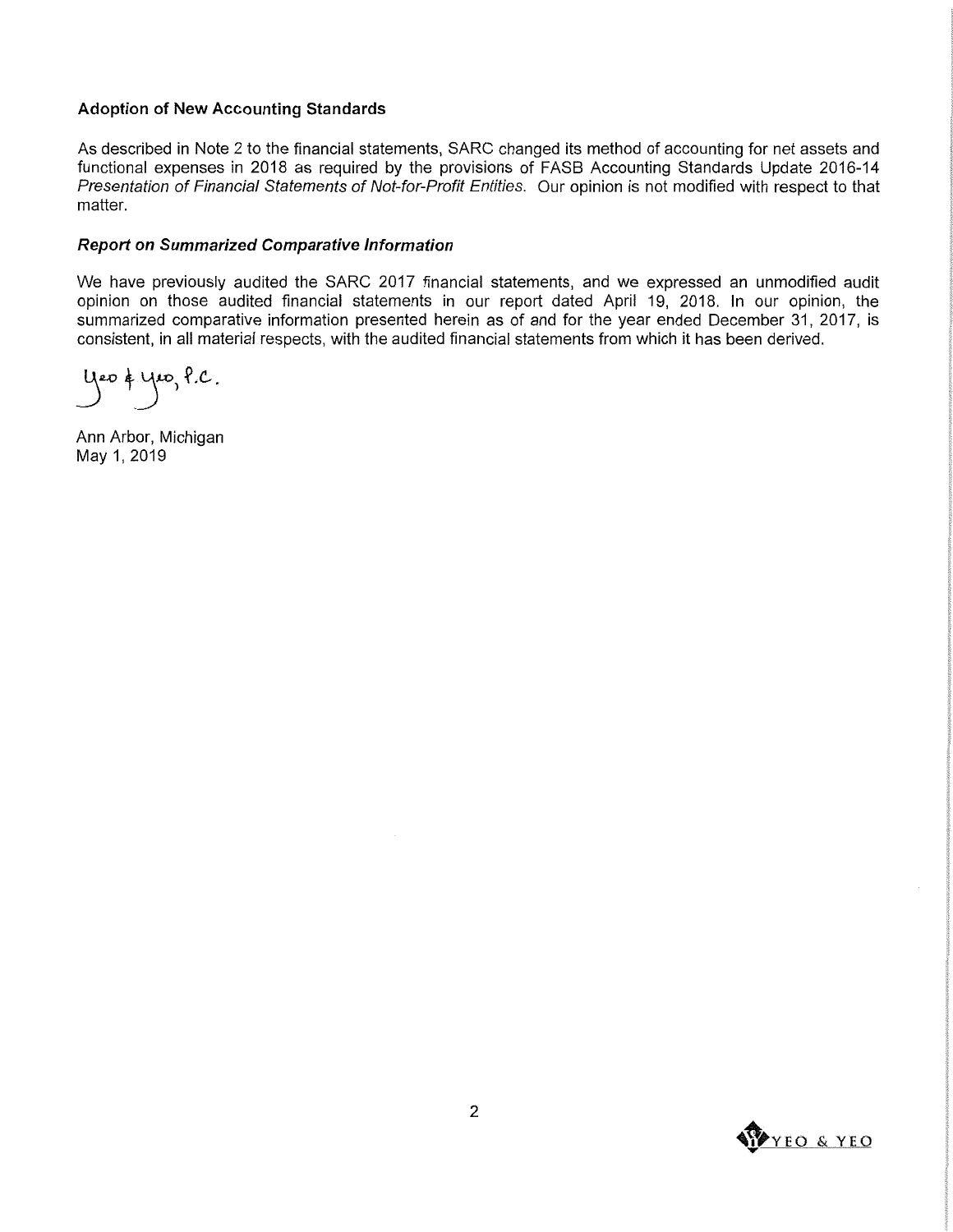# **SARC Statement of Financial Position December 31, 2018 (With Sumarized Comparative Information for 2017)**

|                                         | 2018            | 2017 |           |  |
|-----------------------------------------|-----------------|------|-----------|--|
| <b>Assets</b>                           |                 |      |           |  |
| <b>Current assets</b>                   |                 |      |           |  |
| Cash                                    | \$<br>5,121,979 | \$   | 6,375,272 |  |
| Restricted cash                         | 50              |      | 25,011    |  |
| Accounts receivable                     | 1,547,014       |      | 391,331   |  |
| Contribution receivable                 |                 |      | 100,000   |  |
| Prepaid expenses                        | 14,917          |      | 34,554    |  |
| <b>Total current assets</b>             | 6,683,960       |      | 6,926,168 |  |
| Property and equipment, net             | 135,448         |      | 132,903   |  |
| <b>Total assets</b>                     | \$<br>6,819,408 | \$   | 7,059,071 |  |
| <b>Liabilities and Net Assets</b>       |                 |      |           |  |
| <b>Current liabilities</b>              |                 |      |           |  |
| Accounts payable                        | \$<br>225,503   | \$   | 97,872    |  |
| Accrued payroll and related liabilities | 6,407           |      | 5,951     |  |
| Deferred revenue                        | 38,427          |      | 104,354   |  |
| <b>Total current liabilities</b>        | 270,337         |      | 208,177   |  |
| Net assets                              |                 |      |           |  |
| Without donor restrictions              |                 |      |           |  |
| Undesignated                            | 2,828,188       |      | 4,093,632 |  |
| Designated for projects in progress     | 317,692         |      | 320,319   |  |
| Total without donor restrictions        | 3,145,880       |      | 4,413,951 |  |
| With donor restrictions                 |                 |      |           |  |
| Purpose restrictions                    | 3,403,191       |      | 2,436,943 |  |
| Total net assets                        | 6,549,071       |      | 6,850,894 |  |
| <b>Total liabilities and net assets</b> | \$<br>6,819,408 | \$   | 7,059,071 |  |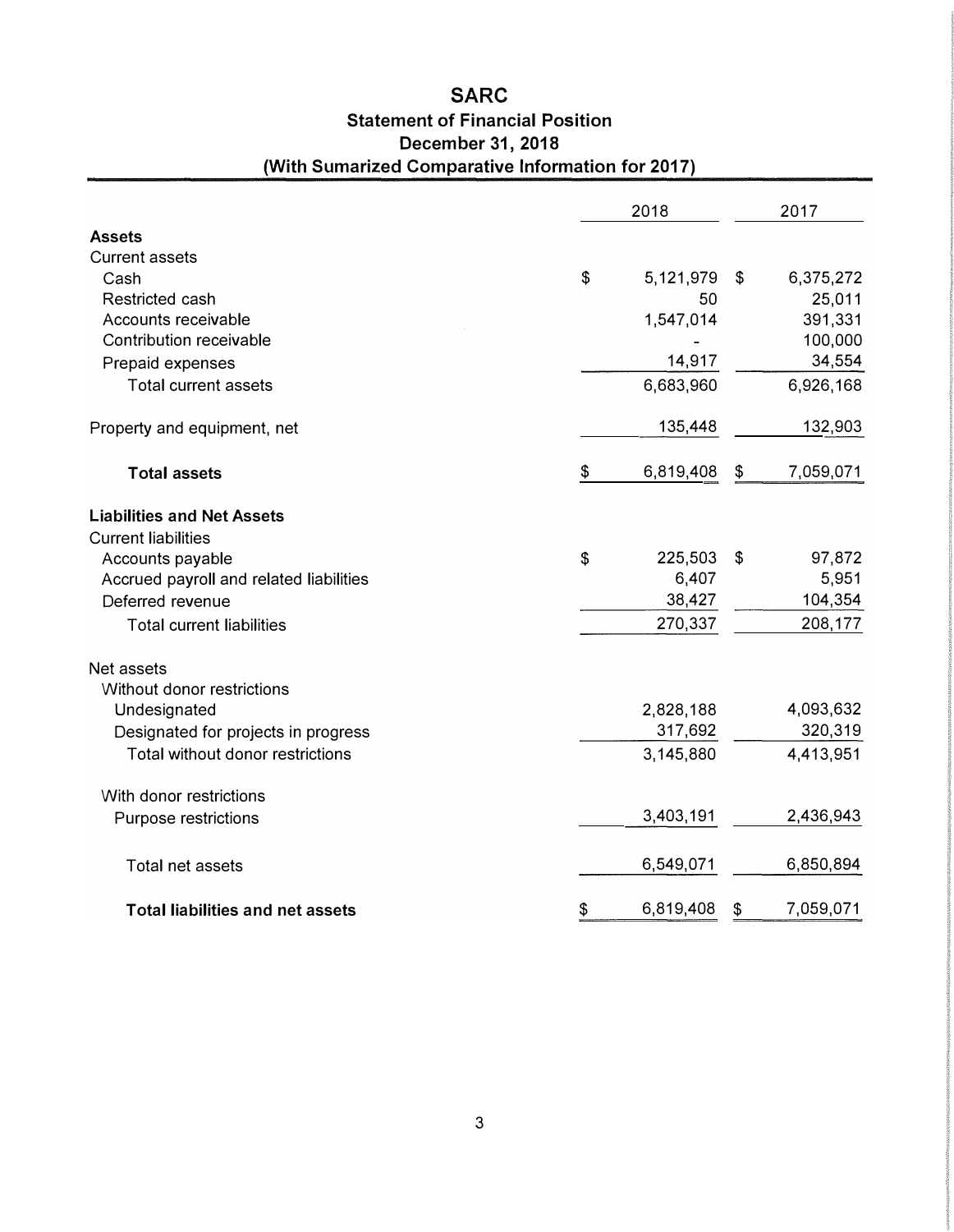### **SARC**

### **Statement of Activities For the Year Ended December 31, 2018 (With Sumarized Comparative Information for 2017)**

|                                       |    | <b>Without Donor</b><br>Restrictions |    |                                   |    | Total      |    |            |
|---------------------------------------|----|--------------------------------------|----|-----------------------------------|----|------------|----|------------|
|                                       |    |                                      |    | <b>With Donor</b><br>Restrictions |    | 2018       |    | 2017       |
| Support and revenue                   |    |                                      |    |                                   |    |            |    |            |
| Contract income                       | \$ | 535,342                              | \$ | 288,779                           | \$ | 824,121    | \$ | 2,156,859  |
| Government grants                     |    | 366,436                              |    |                                   |    | 366,436    |    | 1,292,837  |
| Donations                             |    | 29,644                               |    | 2,740,000                         |    | 2,769,644  |    | 108,950    |
| Miscellaneous income                  |    | 16,438                               |    |                                   |    | 16,438     |    |            |
| Interest income                       |    | 22,751                               |    |                                   |    | 22,751     |    | 13,385     |
| Realized gain on investments          |    | 27,095                               |    |                                   |    | 27,095     |    |            |
| Net assets released from restrictions |    | 2,062,531                            |    | (2,062,531)                       |    |            |    |            |
| Total support and revenue             |    | 3,060,237                            |    | 966,248                           |    | 4,026,485  |    | 3,572,031  |
| <b>Expenses</b>                       |    |                                      |    |                                   |    |            |    |            |
| Program services                      |    | 3,056,346                            |    |                                   |    | 3,056,346  |    | 3,287,918  |
| Management and general                |    | 1,271,962                            |    |                                   |    | 1,271,962  |    | 1,231,664  |
| Total expenses                        |    | 4,328,308                            |    |                                   |    | 4,328,308  |    | 4,519,582  |
| Change in net assets                  |    | (1,268,071)                          |    | 966,248                           |    | (301, 823) |    | (947, 551) |
| Net assets beginning of year          |    | 4,413,951                            |    | 2,436,943                         |    | 6,850,894  |    | 7,798,445  |
| Net assets end of year                | \$ | 3,145,880                            |    | 3,403,191                         |    | 6,549,071  |    | 6,850,894  |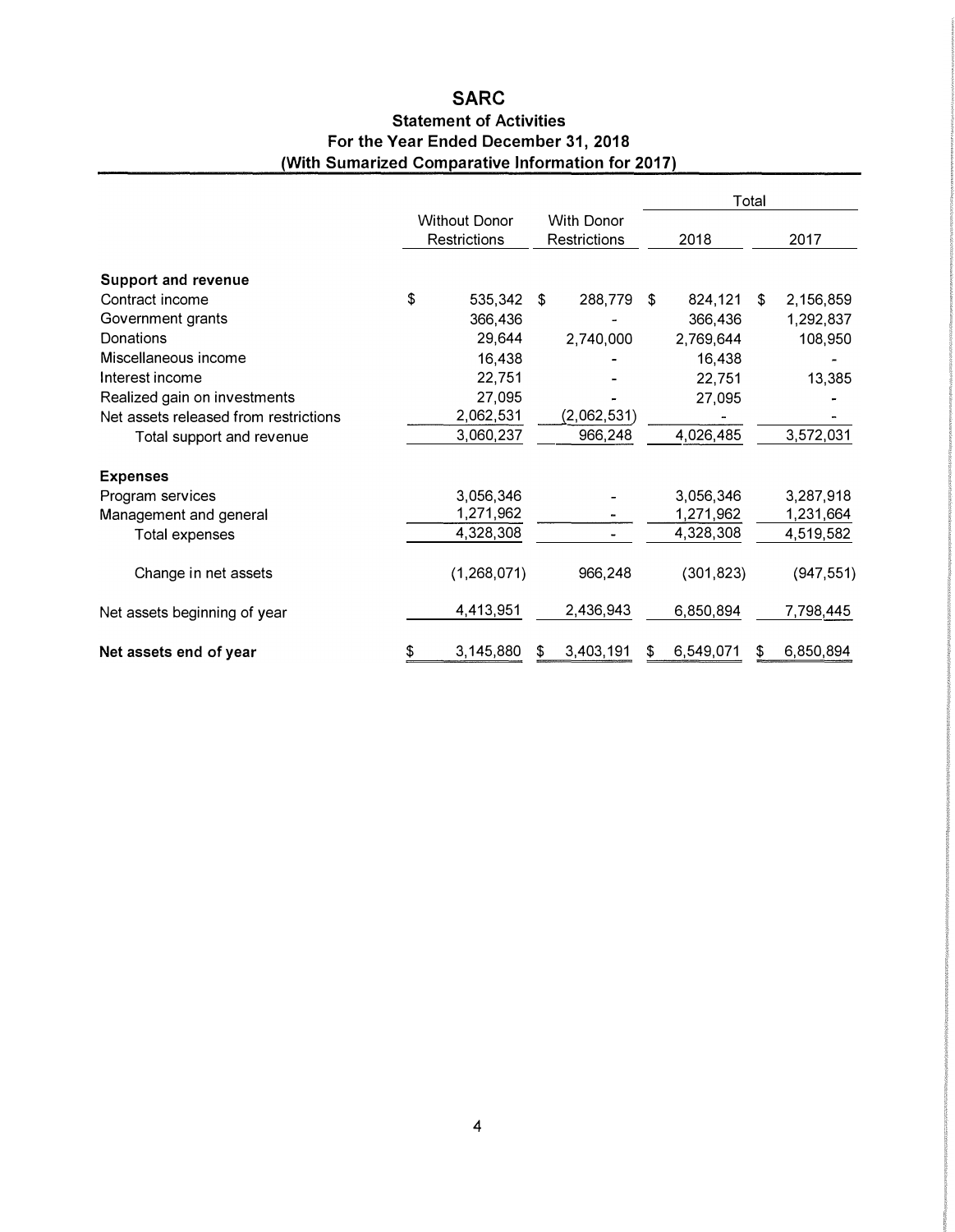## **SARC**

## **Statement of Functional Expenses For the Year Ended December 31, 2018 (With Sumarized Comparative Information for 2017)**

|                                                                |                            |                           | Total |                        |    |                           |
|----------------------------------------------------------------|----------------------------|---------------------------|-------|------------------------|----|---------------------------|
|                                                                | Program<br><b>Services</b> | Management<br>and General | 2018  |                        |    | 2017                      |
| Salaries, taxes and benefits<br>Clinical trial direct expenses | \$<br>304,763<br>2,560,453 | \$<br>763,419<br>102,014  | \$    | 1,068,182<br>2,662,467 | \$ | 1,050,803<br>2,462,388    |
| Awards<br><b>SARC SPORE commitment</b><br>Travel               | 1,721<br>39,209            | 23,259                    |       | 1,721<br>62,468        |    | 401<br>260,000<br>101,286 |
| Office expenses<br><b>Professional services</b>                | 26,935<br>47,841           | 31,485<br>161,640         |       | 58,420<br>209,481      |    | 96,206<br>226,725         |
| Conferences and meetings<br>Depreciation                       | 54,286                     | 13,934<br>6,677           |       | 68,220<br>6,677        |    | 81,644<br>9,552           |
| Honorariums<br>Insurance                                       | 3,000                      | 70,086                    |       | 3,000<br>70,086        |    | 30,250<br>72,087          |
| <b>Public relations</b><br>Rent                                | 2,080                      | 67,472                    |       | 2,080<br>67,472        |    | 2,868<br>67,472           |
| Website<br>Total                                               | \$<br>16,058<br>3,056,346  | \$<br>31,976<br>1,271,962 | \$    | 48,034<br>4,328,308    | \$ | 57,900<br>4,519,582       |